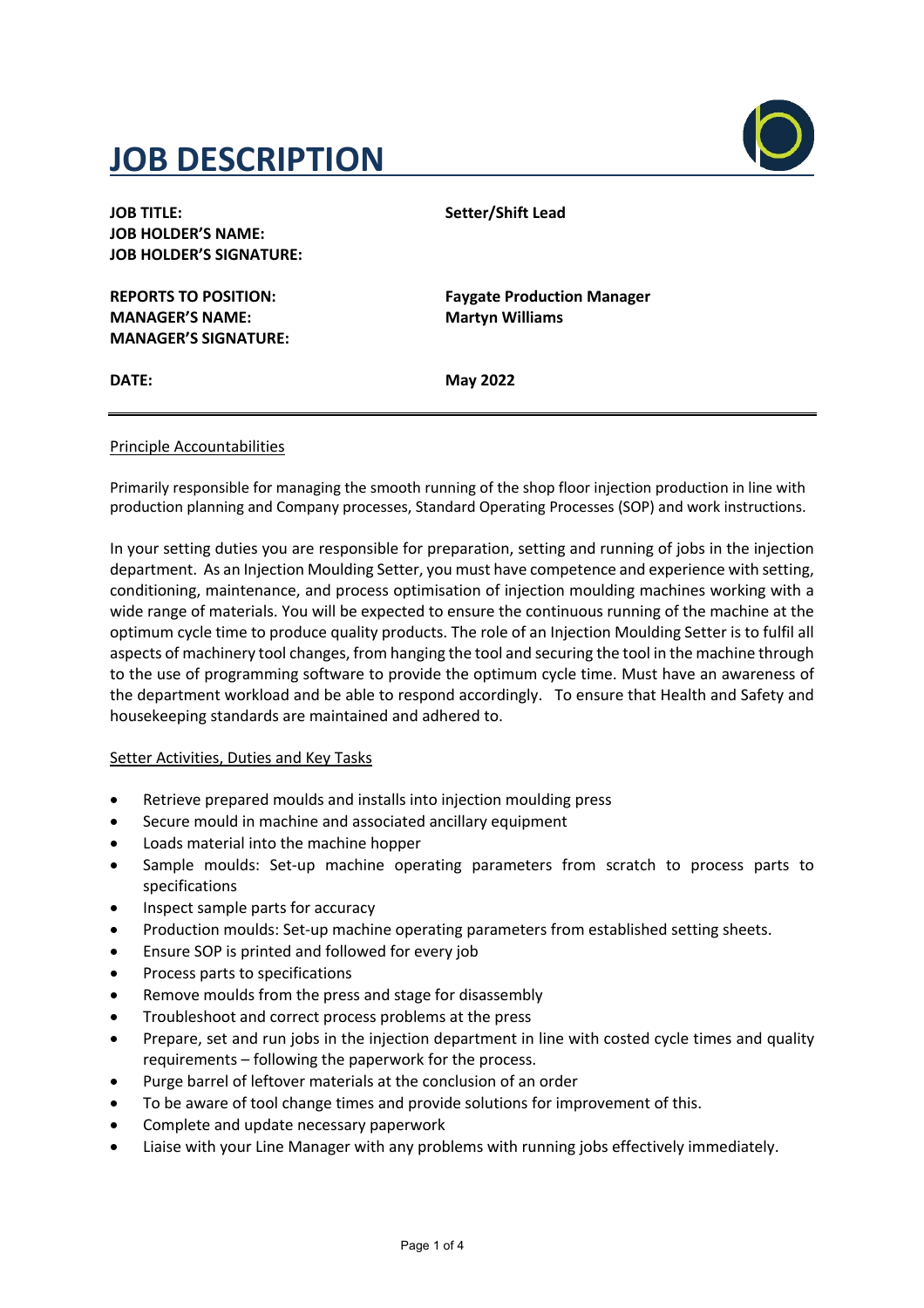- Observe continuous operation of automatic machines to ensure that products meet specifications and to detect jams or malfunctions, adjusting as necessary.
- Measure and visually inspect products for surface and dimension defects to ensure conformance to specifications, using precision measuring instruments.
- Perform maintenance work such as cleaning and oiling machines.
- Read specifications, blueprints, and work orders to determine setups, temperatures, and time settings required to mould plastic materials, as well as to plan production sequences.
- To undertake first-off inspections, undertaking measurements against specifications/drawings and undertake quality control measures
- Remove parts such as tools from machines after production runs are finished and ensure total clean down of run is completed.
- Inventory and record quantities of materials and finished products, requisitioning additional supplies as necessary.
- Repair or replace damaged moulds, pipes, belts, chains, or other equipment, using hand tools, hand-powered presses, or jib cranes.
- Obtain and move specified tools to work stations using appropriate equipment
- Connect water hoses to cooling systems of dies, using hand tools.
- Maintain inventories of materials.
- Adhere to all quality and safety standards within the department
- Maintain clean and organised work area with emphasis on safety, quality, efficiency, and utilisation
- Continually seek to improve work processes and individual performance
- Follow Health and Safety regulations at Broanmain
- Participate in continuous improvement practices
- Ensure good housekeeping is kept at all times.
- Work pro-actively with all employees across various departments, undertaking a flexible approach to ensure the business needs are met.
- Be responsible for proactively undertaking quality checking and caring about yours and colleagues work in producing good products and services for Broanmain Plastics customers
- To ensure staff are working in a safe environment and are using any personal protective equipment that is required for the job in hand.
- Monitor and report on internal activities (e.g. shift handover) and provide relevant reports and information as and when required
- Participate and impart information into the 8D process as and when required, and proactively engage in the 8D process and assist in implementing resolutions
- To ensure the SOP is being updated with relevant changes and that all cycle times are initialled.
- Ad-hoc tasks for Line Manager and assist all Directors with all reasonable requests
- Take reasonable care for the Health and Safety of yourself and any other persons who may be affected by your acts and to co-operate with the Company in order that the employer's duty may be fulfilled.

#### Shift Lead Activities, Duties and Key Tasks

- Provides thorough instructions for successful implementation of process changes.
- Assesses compliance with applicable safety and quality standards.
- Contributes to departmental efforts by accomplishing related tasks as needed.
- To be aware of the site's shop floor workload, including what is current and predicted, and delivery dates.
- Ensure staff are trained accordingly in all aspects. Record training provided to staff.
- To implement the planning of production as directed; raising any concerns and implement plan in accordance with your Line Manager's direction.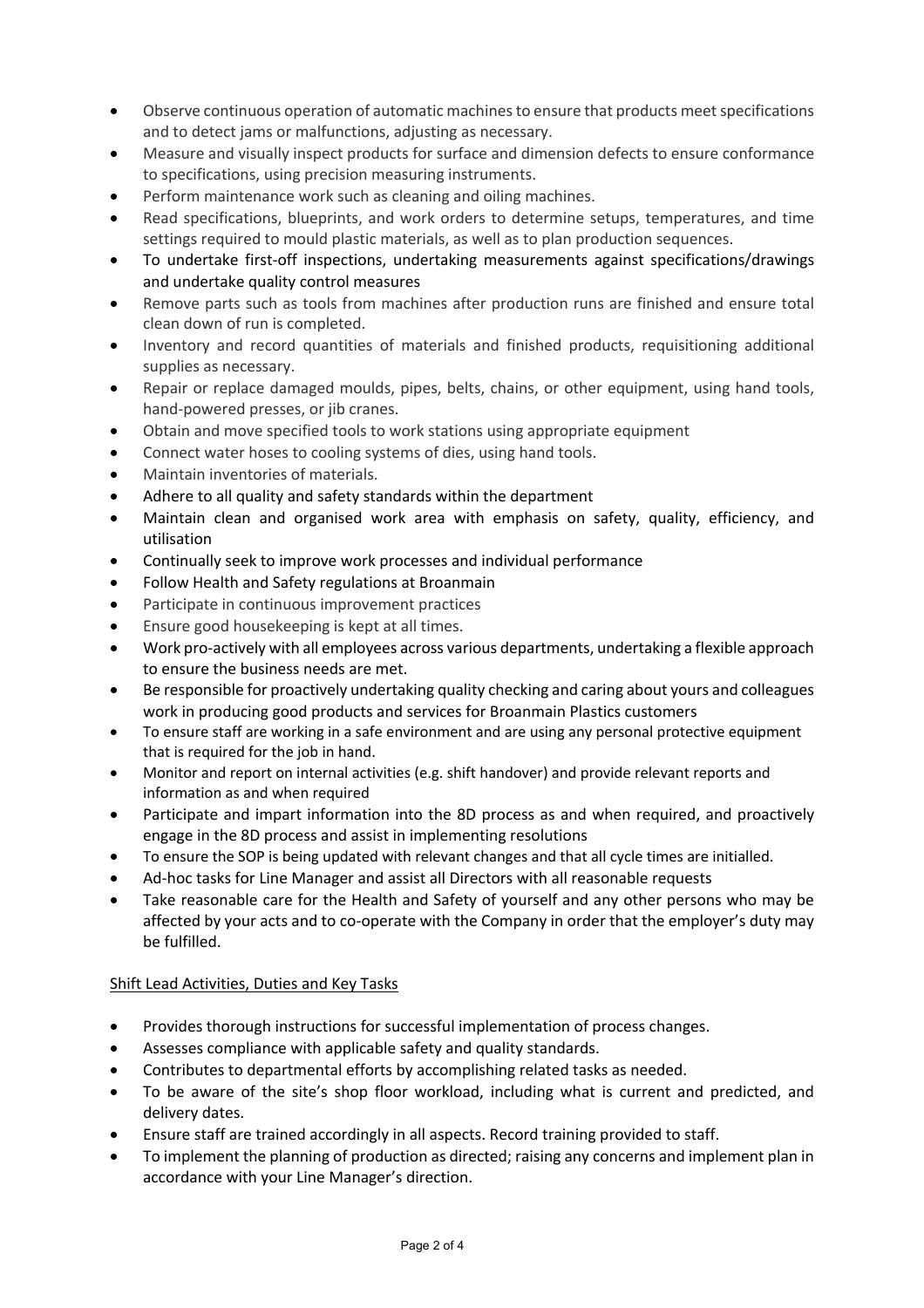- To manage the staff based on the shop floor and to supervise the quality and quantity of their output in accordance with the SOP.
- Liaison with Health and Safety committee as necessary
- To ensure that the shop floor staff receive adequate training on all jobs that they work on and to ensure they are aware of the commerciality of each job and to record this training.
- To provide information and support in the appraisals and 121 processes; providing feedback on individuals staff performance
- Commit required time each week for management and personal development.
- Report back to management and attend meetings/participate as and when required
- To monitor staff performance and ensure that company procedures are being followed, and monitor times, including the monitoring of lengths of breaks.
- To liaise with your Line Manger regarding any personnel performance or training issues you or your team may have.
- To liaise with your Line Manger any maintenance requirements and/or improvements suggestions/plans requiring investment
- To maintain Company and accredited standards adopted by the Company
- To ensure that good housekeeping is implemented and maintained.
- To challenge current practices where appropriate and suggest improvements
- To take responsibility for addressing poor practices either personally or by pointing them out tactfully to others
- Organising setting and running of machines in line with production plan
- Liaise with the Quality Engineer regarding quality control practices, ensuring quality is implemented in line with Company practice.
- Patrol in line with SOP requirements with responsibility for quality of output
- Ensure that parts are organised, sorting and packed in line with SOP
- Ensure the management of shop floor stock, to include booking in and out raw materials and liaising with your Line Manger and/or Aftermoulding, Stock and Despatch Manager as necessary to ensure stock is being logged monitored effectively.
- Liaise with your Line Manager for production queries, not limited to machine breakdowns, troubleshooting which cannot be resolved, plant, equipment, site problems and staffing issues
- To ensure staff are working in a safe environment and that PPE is used effectively
- To attend planning meetings and raise any concerns regarding throughput
- To supervise the setter/technical staff based on the shop floor and to supervise the quality and quantity of their output in accordance with the SOP.

#### Qualifications/Experience

| Setter qualifications (with preference for Demag)      | Essential |
|--------------------------------------------------------|-----------|
| English GCSE grades (A-C, 4-9) (of equivalent)         | Essential |
| Understanding of moulding process                      | Essential |
| Troubleshooting and Tool Hanging, Process optimisation | Essential |

#### Person Specification

| Proactive and able to plan affectively | Essential |
|----------------------------------------|-----------|
| Ability to work in a team              | Essential |
| Engineering background                 | Essential |
| Injection moulding setting experience  | Essential |
| Ability to trouble shoot               | Essential |
| Materials knowledge (wide range)       | Essential |
| Good verbal and written communication  | Essential |
| Materials knowledge (wide range)       | Essential |